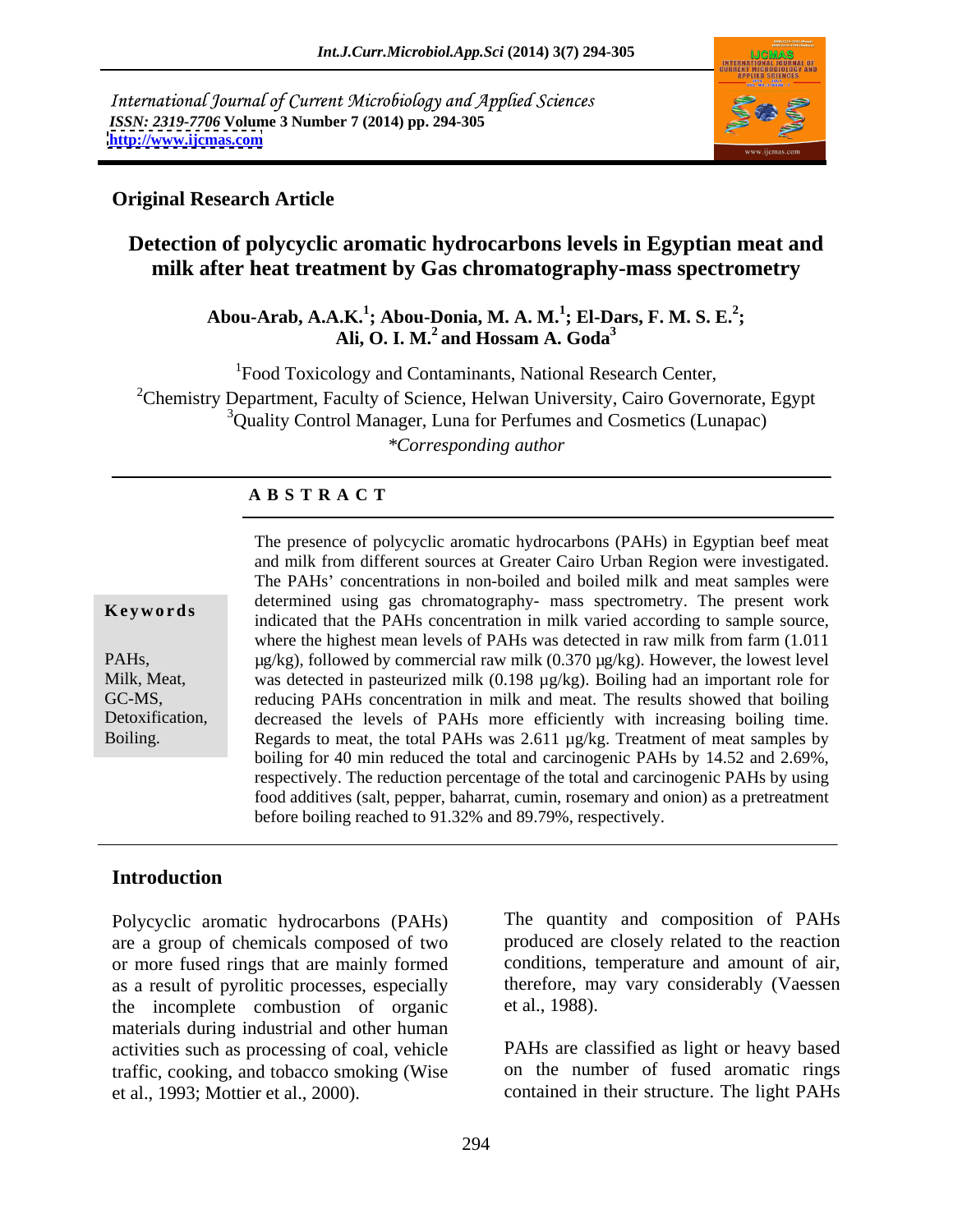contain less than 4 member fused aromatic based on the often high levels in dried grass. rings, while the heavy PAHs contain more Kan et al. (2003) performed an exploring than 4 member fused aromatic rings. The light PAHs are volatile, and volatility milk in lactating cows. They reported very decreases with an increase in the number of low transfer of PAHs to milk. aromatic rings in their structure. Heavy Acenaphthene, phenenthrene, fluoranthene, PAHs however, are more stable and are pyrene and chrysene were detected to some found in many environmental matrices. extent in the milk, but the more heavy PAHs PAHs are generally lipophilic, with were not present at the levels above the members of each class having similar detection limit of 0.1 ng/g fat. PAHs have character and subject to the same been also detected in different food types as environmental fate. The stability and meat (Yabiku et al., 1993; Moll et al., 1993). distribution of the PAHs in the natural environment are influenced by the chemical The most commonly used techniques for structure, chemical configuration and PAHs determination are high-performance physic-chemical properties of them liquid chromatography with fluorescence (Dabestani and Ivanov 1999). detection (HPLC-FLD), gas chromatography

The contaminated atmosphere by PAHs may chromatography with flame ionization lead to contamination of foods causing detector (GC-FID) and solid phase dangerous effects. Some PAHs are shown to microextraction (SPME) followed by GC have toxicological, carcinogenic and MS (Kishikawa et al., 2003; Vigeas et al., mutagenic effects on humans and animals. 2012; Jira, 2004; Olatunii et al., 2014; PAHs comprise the largest class of known chemical carcinogens. The relationship between cancer and the environment is largely conditioned by investigations the levels of PAHs in some Egyptian beet<br>investigation DAHs syncomes (American et meat and milk from different sources in involving PAHs exposures (Armstrong et al., 2004). PAHs can reach to the human body by different modes of exposure as direct inhalation of polluted air, ingestion of contaminated water, soil and ingestion of contaminated food. The movement of PAHs in the environment depends on properties<br>
waterials and Methods<br>
Waterials and Methods such as how easily they dissolve in water, and how easily they evaporate into the air. In general, PAHs do not easily dissolve in water. They are present in air as vapors and are stuck to the surfaces of small solid<br>standards containing acenaphtene, particles. They can travel long distances standards containing acenaphtene,<br>acenaphthylene. anthracene.

There have been investigations of PAHs  $\alpha$  chrysene, dibenzo(a,h) anthracene, contamination and transformation in milk<br>fluoranthene. fluorene, indeno(1.2.3,and dairy products (Grova et al., 2000; Bulder et al., 2006). This transformation

study on the transfer of PAHs from feed to low transfer of PAHs to milk.

with mass spectrometry (GC-MS), gas detector (GC-FID) and solid phase MS (Kishikawa et al., 2003; Vigeas et al., 2012; Jira, 2004; Olatunji et al., 2014; Aguinaga et al., 2007).

The aim of the present study was to evaluate the levels of PAHs in some Egyptian beef meat and milk from different sources in Greater Cairo Urban Region and their influences by heat treatment. The effect of pretreatment of meat samples with different spices in the process of removing PAHs with boiling was also investigated.

# **Materials and Methods**

### **Chemicals and Reagents**

before they return to earth with rainfall.<br>benzo(a)anthracene, benzo(a)pyrene, A mixture of 15 polyaromatic reference standards containing acenaphtene, acenaphthylene, anthracene, anthracene,  $benzo(a)$ anthracene, benzo(k)fluoranthene, benzo(ghi)perylene, chrysene, dibenzo(a,h) anthracene, fluoranthene, fluorene, indeno(1,2,3, cd)pyrene, phenanthrene, pyrene and 2 bromonaphthalene was purchased from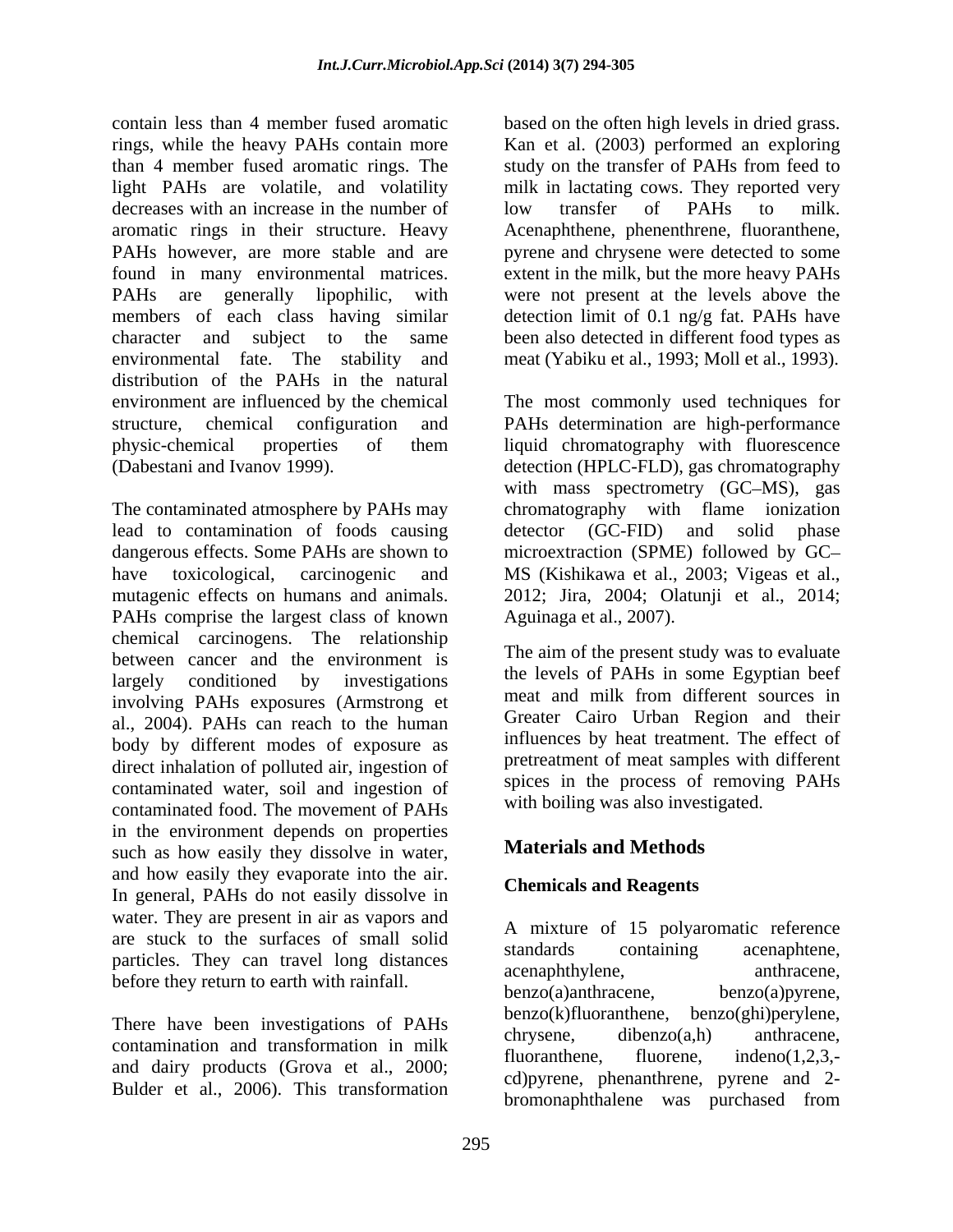Supleco Inc., USA., PAHs working solutions (10  $\mu$ g/mL) was prepared from a clean-up of PAHs stock solution of PAHs containing 200

precautions were carried out to ensure reliability of the results, all materials used for processing were screened by nitric acid, hot water, chromic acid, acetone and distilled water for possible removal of PAHs contamination according to the method of Tuteja et al., (2011). Kishikawa et al. (2003). The extract was

A total of 18 milk samples from different sources (raw milk from farm, commercial milk and pasteurized milk) were used in this stand and equilibrate to laboratory study. Also, a total of 30 fattened beef meat slabs used in this study were collected from different regions in Greater Cairo Urban Region. All samples were collected during the period of January 2012 up to March

Onion and spices (cumin, baharrat, black (60/100mesh) and anhydrous sodium pepper and rosemary were obtained from the local market at Giza, Egypt. Salt (sodium local market at Giza, Egypt. Salt (sodium and n-hexane. The eluate was collected and chloride) was obtained from the Egyptian evaporated to dryness by rotary evaporator Salts and Minerals Co., Egypt. The spices were ground to a fine powder and the spices mixture was prepared by mixing equal **Instrumentation and analysis conditions** weights from the former spices and then mixing again carefully. Mixture of The dry eluate sample was dissolved in 1 sunflower oil and soya oil was purchased mL n-hexane and injected into a Hewlett

### **Samples preparation, extraction and clean-up of PAHs**

µg/mL. Dichloromethane, n-hexane, The samples of milk and meat were quite cyclohexane, ethanol, acetonirile (Pestiscan representative since they collected from Chromatography grade), anhydrous sodium districts where foodstuffs were scattered sulphate, acetone (BDH chemicals), florisil throughout the different regions in Cairo. (Magnesium silicate) were obtained from Sub-samples (1 kg for each) were taken Merck, Germany. The composite sample and randomly from the composite sample and Quality assurance procedures and samples were homogenized separately for used for analysis. The different weights of extraction and clean-up.

Food samples months and the community and the community and the community of the samples For milk, 10 g was mixed with 100 mL 0.4 M NaOH in ethanol: water (9:1 v/v) at 60  $^{\circ}$ C for 30 min and extracted twice with n hexane according to the method of evaporated to dryness and dissolved in 100 µL acetonitrile and filtered through a membrane filter (0.45 mm).

2012.<br>
method of Chen et al. (1996). With respect to meat, the homogenized processed meat samples were allowed to stand and equilibrate to laboratory temperature. Then, 50 g was mixed with 2 M KOH in ethanol: water  $(9:1 \text{ v/v})$  and refluxed for 1.5 h. The saponificated material was rinsed with cyclohexane and water then concentrated according to the

Food additives **Food additives The extracted milk and meat samples were** cleaned up using activated florisil (60/100mesh) and anhydrous sodium sulphate and eluted by methylene chloride at room temperature.

from Alexandria for oils Company, Egypt. Packered Gas Chromatograph 5890 fitted with HP-5 fused silica capillary column (50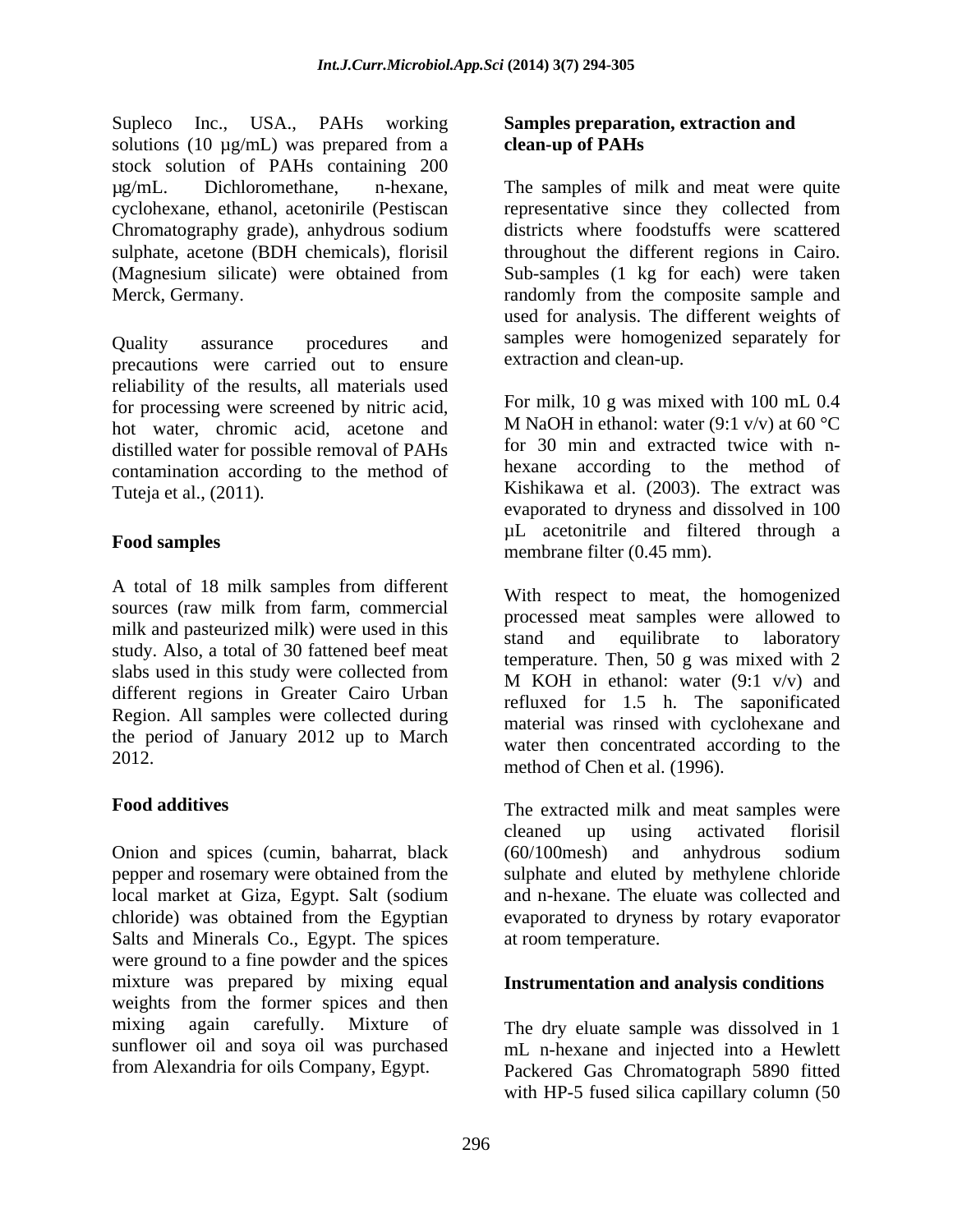m x 0.2 mm i.d. x 0.3 µm film thickness) paste. The sixth portion was control (boiling and connected to Hewlett Packered 5970 meat samples untreated by food additives). series mass selective detector. The carrier Each portion was boiled at 100 °C for 40 gas was helium at a flow rate of 1.0 mL/min. min (until well done cooking) after treating The injection port temperature was  $275^{\circ}$ C with electron energy of 70 eV. The quadruple temperature was 280 C. The instrument was tuned on perflorotributylamine (PFTBA). The oven programme was as follows; initial temperature 70 °C, continue for 5 min, Recovery results of PAHs from milk and followed by an increase to 290°C at meat samples under investigation were 3°C/min, then finally hold for 30 min. studied according to the method of Chantara<br>Calibration was done using external and Sangchan (2009). The results showed standards (mixture of 15 compounds). The that the recovery average percentage was mass spectrometer was operated in selective ranged between 95 to 97%. The ion monitoring mode using separate ions to average of triplicate analysis was calculated identify and confirm compounds. for each PAH.

### **PAHs detoxification by boiling**

for 5, 10 and 15 min on open flame. The

## **From meat**

Beef meat was divided into six equal portions (5.0 cm length x 4.0 cm width x 0.6 cm height,  $\approx$  50 g). The first portion treated by a mixture of equal quantities of salt, PAHs levels in raw milk (farm and black pepper and baharrat. The second portion was treated by a mixture of equal quantities of salt, black pepper, baharrat and onion paste. The third portion was treated by a mixture of equal quantities of salt, black pepper, baharrat and cumin. The fourth the different type of the samples source. The portion was treated by a mixture of equal quantities of salt, black pepper, baharrat and of PAHs were detected in raw milk from rosemary. The fifth portion was treated by a mixture of equal quantities of salt, black<br>pepper, baharrat, cumin, rosemary and onion

by the different spices for 1 h. The boiled samples were prepared as mentioned before to PAHs analysis.

### **Recovery**

studied according to the method of Chantara and Sangchan (2009). The results showed ranged between 95 to 97%.. The for each PAH.

### **Statistical analysis**

**From milk Example 3 The data obtained from this study was** Samples of farm milk were boiled (100°C) (ANOVA) and means separation was by boiling procedure was carried out on significant difference (L.S.D) value was naturally contaminated samples by high used to determine significant difference levels of PAHs. between means and to separate means at (P statistically subjected to analysis of variance Snedecor and Cochran (1980). The least  $\leq$  0.05) using SPSS package version 15.0.

## **Results and Discussion**

### **PAHs in some Egyptian milk**

pepper, baharrat, cumin, rosemary and onion the lowest level was detected in pasteurized PAHs levels in raw milk (farm and commercial) and pasteurized milk samples collected from local markets were determined (Table 1 and Fig. 1). Data indicated that PAHs concentrations in different samples are quite variable among results proved that, the highest mean levels of PAHs were detected in raw milk from farm  $(1.011 \mu g/kg)$  followed by commercial raw milk  $(0.370 \mu g/kg)$ . On the other hand,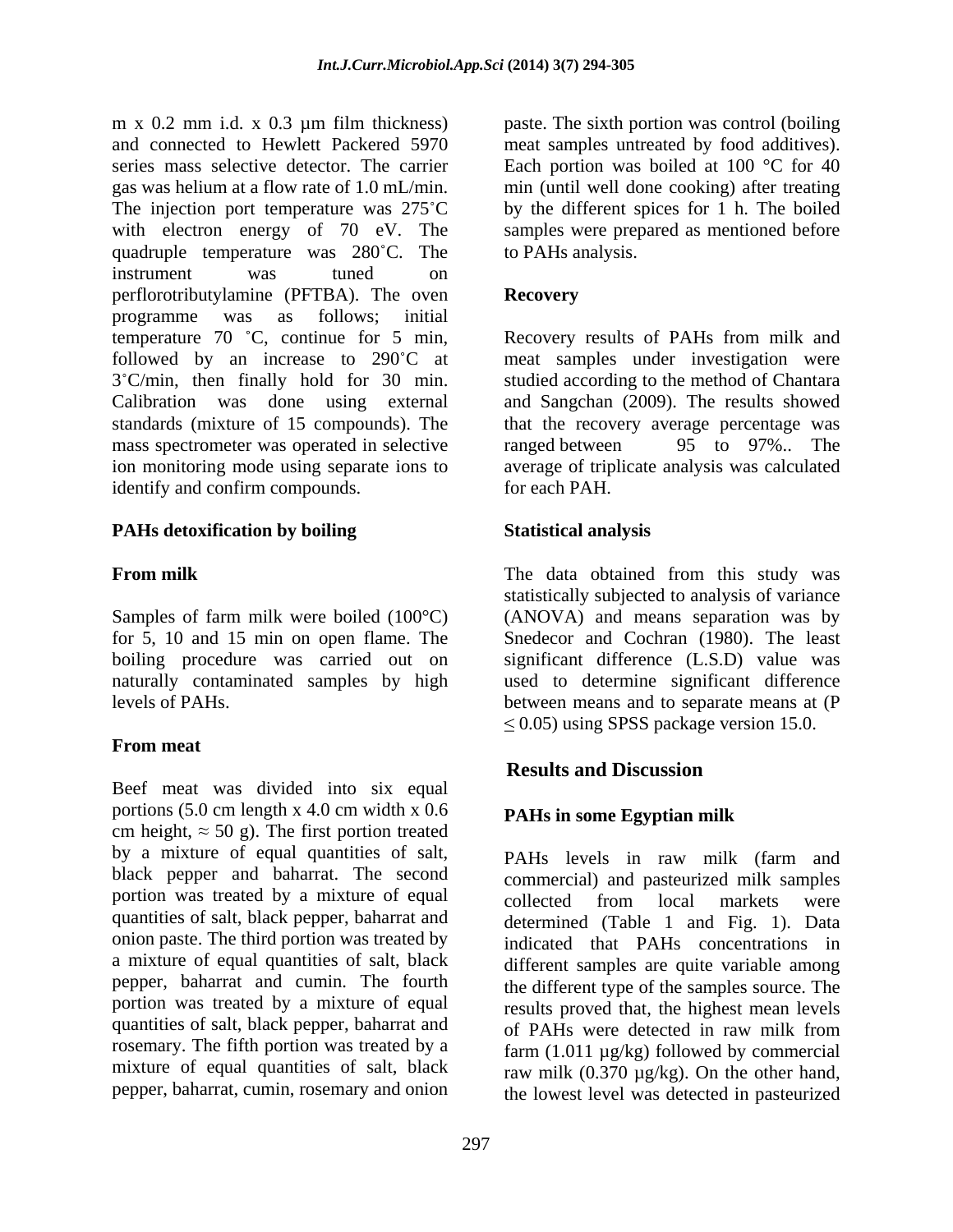milk, which recorded 0.198 µg/kg. Data revealed that 2-bromonaphthalene, possibly including those of the high acenaphthylene, acenaphthene, fluorene, benzo(ghi)perylene and Indeno(1,2,3 cd)pyrene were not detected in any samples of milk under investigation. On the other commercial milk at mean level 0.029  $\mu$ g/kg, collected from different locations in Greater while phenanthrene  $(0.296 \mu g/kg)$ , chrysene Cairo Urban Region  $(GCUR)$  were  $(0.082 \mu g/kg)$  and benzo(k)fluorancene determined. The data presented in Table 2,  $(0.045\mu g/kg)$  were detected only in the farm which indicated that total PAHs

The present study indicated that pasteurized milk samples contained only fluoranthene at mean value 0.198 µg/kg. The obtained data bromonaphthalene, acenaphthylene, proved that total carcinogenic PAHs were acenaphthene, benzo(ghi)perylene and that were detected in pasteurized milk, i.e. the raw milk that contain more triglyceride Kishikawa et al. (2003). They showed that PAHs are incorporated in fats of milk owing to their lipophilic nature. Triglyceride is The ratio of fluoranthene to pyrene was known to be main components of fats in lighter than 1, which means that PAHs from known to be main components of fats in commercial. In France, PAHs were found in milk at total levels of 37 and 27 ng/g fat

Lutz et al. (2005) indicated that the parent phenanthrene and pyrene in the milk from PAHs through oral soil intake. They also regional variations. El-Badry (2010) concluded that it is likely that low molecular mass PAHs with less than 5 rings are transferred to the milk as native compound agreement with WHO, (1998) that from literature suggests that even more

PAHs are transferred as metabolites, molecular mass PAHs.

## **PAHs in some Egyptian meat**

hand, anthracene was detected only in PAHs levels in beef meat samples that milk. concentration was 2.611 µg/kg and total 0.291 and 0.465 µg/kg in raw farm and indeno(1,2,3-cd)pyrene were not detected in commercial milk, respectively but were not meat samples under investigation. Data also detected in pasteurized milk. The ratio of proved that the highest concentration of phenanthrene to pyrene shows that PAHs in PAHs in the collected meat samples was farm milk result from pyrolytic process chrysene (0.774 µg/kg). However, the (Zohair, 2006). On the other hand, raw milk lowest concentration of PAHs was samples contained PAHs levels higher than anthracene (0.033 µg/kg). On the other provide higher level of PAHs. These results benzo(k)fluorancene, benzo(a)pyrene and are acceptable with those reported by dibenzo(a,h)anthracene were detected in the collected from different locations in Greater Urban Region (GCUR) determined. The data presented in Table 2,<br>which indicated that total PAHs carcinogenic PAHs was 2.086 µg/kg. The results showed that the 3-4 rings PAHs are predominant in meat samples. While, 2 bromonaphthalene, acenaphthene, benzo(ghi)perylene and lowest concentration of PAHs was hand, fluorene, phenanthrene, pyrene, benzo(a)anthracene, collected meat samples.

(Grova et al., 2002) 10, which means PAHs from combustion compounds of PAHs did not detect, but average PAHs levels in beef did not exceed found the hydroxy-metabolites from  $0.80 \mu g/kg$ . This indicates that PAHs levels cows which were chronically exposed to origin of the food and can be subject to after oral exposure in addition; evidence mentioned raw foods are not associated with The ratio of fluoranthene to pyrene was higher than 1, which means that PAHs from pyrolytic origin while the ratio of phenanthrene to anthracene was lower than source. Similar results were obtained by Chung et al. (2011) who reported that the in uncooked food largely depend on the regional variations. El-Badry (2010) demonstrated that the total PAHs in chicken meat was of low level  $(0.209 \mu g/kg)$  in agreement with WHO, high level of PAHs.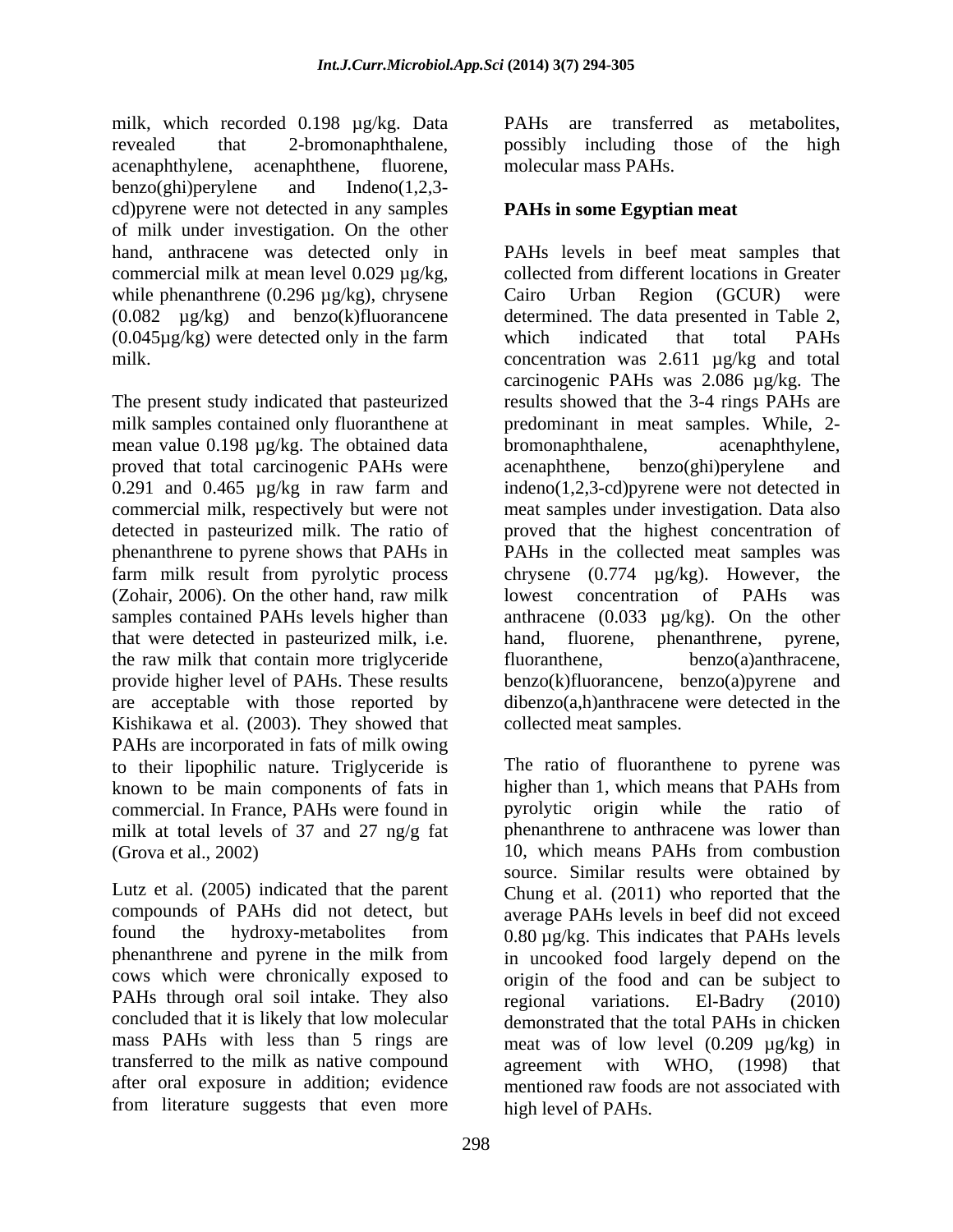The role of boiling at  $100^{\circ}$ C for 5, 10 and 15 min on PAHs levels in milk was was by using all food additives (salt, pepper investigated and the results presented in Table 3 and illustrated in Fig. 2. The results and this resulted in reduction of total PAHs demonstrated the efficient role of boiling and total carcinogenic PAHs by 91.32 and process in reduction of PAHs from 89.79%, respectively. contaminated samples.

cumin, rose marry, onion was clear. It was found that the reduction percentages of total samples without additives were 14.52 and 2.69%, respectively. The results showed that the treatment of meat samples with a mixture of salt, pepper, baharrat and a mixture of salt, pepper and baharrat, cumin, rose marry, onion had a similar effect on in the reduction of the daily intake of PAHs removing of the total carcinogenic PAHs after boiling; where reduction percentages

**Detoxification of PAHs from milk and** reached to 89.52 and 89.79, respectively. **meat by boiling** Also, it can be concluded from the results represented in Table 4 that the most effective treatment of meat before boiling and baharrat, cumin, rosemary and onion) 89.79%, respectively.

The role of boiling at 100 °C for 40 min on showed the efficient role of boiling in the PAHs levels in meat was studied and data reduction of PAHs from the investigated presented in Table 4. The results foodstuffs. For raw milk samples, the data demonstrated that the efficient role of indicated that boiling decreased the levels of boiling process on the reduction of PAHs in PAHs more efficiently with increasing contaminated meat samples without boiling time. These results proved that the (control) or with food additives for 1 h levels of PAHs compounds in beef meat before boiling like salt, pepper and baharrat, samples decreased during boiling process and carcinogenic PAHs after boiling meat pretreatment of meat samples with all food In conclusion, the present investigation with or without additives. The maximum reduction was achieved in case of additives (spices).

> It could be recommended that heat treatment play an important role in decreasing some contaminants as PAHs and may be effective containing food.



**Fig.1** Levels of PAHs in some Egyptian milk samples from different sources in Cairo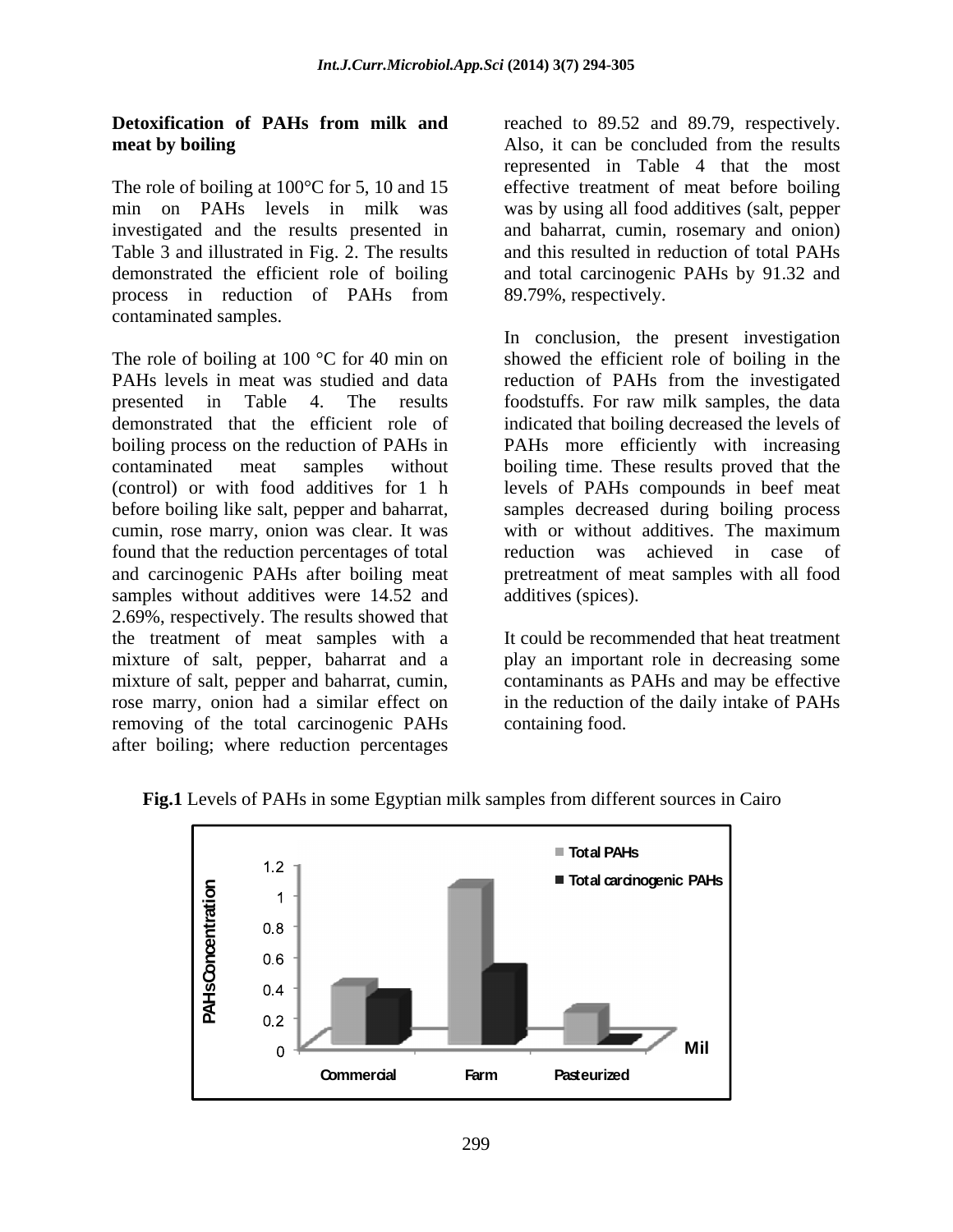|                                  | Mean concentration $(\mu g/kg) \pm SD$                                                                                                                                                                                                                                                                                                                                                                                                                                                  |                    |                        |
|----------------------------------|-----------------------------------------------------------------------------------------------------------------------------------------------------------------------------------------------------------------------------------------------------------------------------------------------------------------------------------------------------------------------------------------------------------------------------------------------------------------------------------------|--------------------|------------------------|
| PAHs Compounds                   | $\frac{1}{2} \left( \frac{1}{2} \right) \left( \frac{1}{2} \right) \left( \frac{1}{2} \right) \left( \frac{1}{2} \right) \left( \frac{1}{2} \right) \left( \frac{1}{2} \right) \left( \frac{1}{2} \right) \left( \frac{1}{2} \right) \left( \frac{1}{2} \right) \left( \frac{1}{2} \right) \left( \frac{1}{2} \right) \left( \frac{1}{2} \right) \left( \frac{1}{2} \right) \left( \frac{1}{2} \right) \left( \frac{1}{2} \right) \left( \frac{1}{2} \right) \left( \frac$<br>Farm milk | Commercial<br>milk | Pasteurized milk       |
| 2-Bromonaphthalene               | ND                                                                                                                                                                                                                                                                                                                                                                                                                                                                                      | ND                 | ND                     |
| Acenaphthylene                   | $\rm ND$                                                                                                                                                                                                                                                                                                                                                                                                                                                                                | ND                 | ND                     |
| Acenaphthene                     | $\rm ND$                                                                                                                                                                                                                                                                                                                                                                                                                                                                                | ND                 | ND                     |
| Fluorene                         | ND                                                                                                                                                                                                                                                                                                                                                                                                                                                                                      | ND                 | ND                     |
| Anthracene                       | ND                                                                                                                                                                                                                                                                                                                                                                                                                                                                                      | $0.029 \pm 0.01$   | ND                     |
| Phenanthrene                     | $0.296 \pm 0.03$                                                                                                                                                                                                                                                                                                                                                                                                                                                                        | ND                 | $\rm ND$               |
| Pyrene                           | $0.101 \pm 0.01$                                                                                                                                                                                                                                                                                                                                                                                                                                                                        | $0.050 \pm 0.01$   | ND                     |
| Fluoranthene                     | $0.149 \pm 0.02$                                                                                                                                                                                                                                                                                                                                                                                                                                                                        | ND                 | $0.198 \pm 0.02$       |
| Chrysene**                       | $0.082 \pm 0.01$                                                                                                                                                                                                                                                                                                                                                                                                                                                                        | ND                 | $\rm ND$               |
| Benzo(a)anthracene*              | $0.203 \pm 0.02$                                                                                                                                                                                                                                                                                                                                                                                                                                                                        | $0.255 \pm 0.02$   | ND                     |
| Benzo(k)fluorancene**            | $0.045 \pm 0.01$                                                                                                                                                                                                                                                                                                                                                                                                                                                                        | ND                 | ND                     |
| Benzo(a)pyrene*                  | $0.091 \pm 0.01$                                                                                                                                                                                                                                                                                                                                                                                                                                                                        | $0.023 \pm 0.01$   | $\rm ND$               |
| Dibenzo(a,h)anthracene*          | $0.044 \pm 0.02$                                                                                                                                                                                                                                                                                                                                                                                                                                                                        | $0.013 \pm 0.01$   | ND                     |
| Benzo(ghi)perylene               | ND                                                                                                                                                                                                                                                                                                                                                                                                                                                                                      | ND                 | ND                     |
| Indeno $(1,2,3,-$<br>cd)pyrene** | ND                                                                                                                                                                                                                                                                                                                                                                                                                                                                                      | ND                 | $\rm ND$               |
| <b>Total PAHs</b>                | 1.011                                                                                                                                                                                                                                                                                                                                                                                                                                                                                   | 0.370              | $\sim$ $\sim$<br>0.198 |
| Total carcinogenic PAHs          | 0.465                                                                                                                                                                                                                                                                                                                                                                                                                                                                                   | 0.291              | ND                     |

**Table.1** Levels of PAHs in some Egyptian milk samples from different sources of Greater Cairo Urban Region (GCUR)

ND: Not detectable. SD: Standard Deviation

\* IARC Group 2a: Probably carcinogenic to human according to IARC.<br>\*\* IARC group 2b: Possibly carcinogenic to humans according to IARC.<br>\* & \*\* classified as carcinogenic to human by US EPA and WHO/IPCS.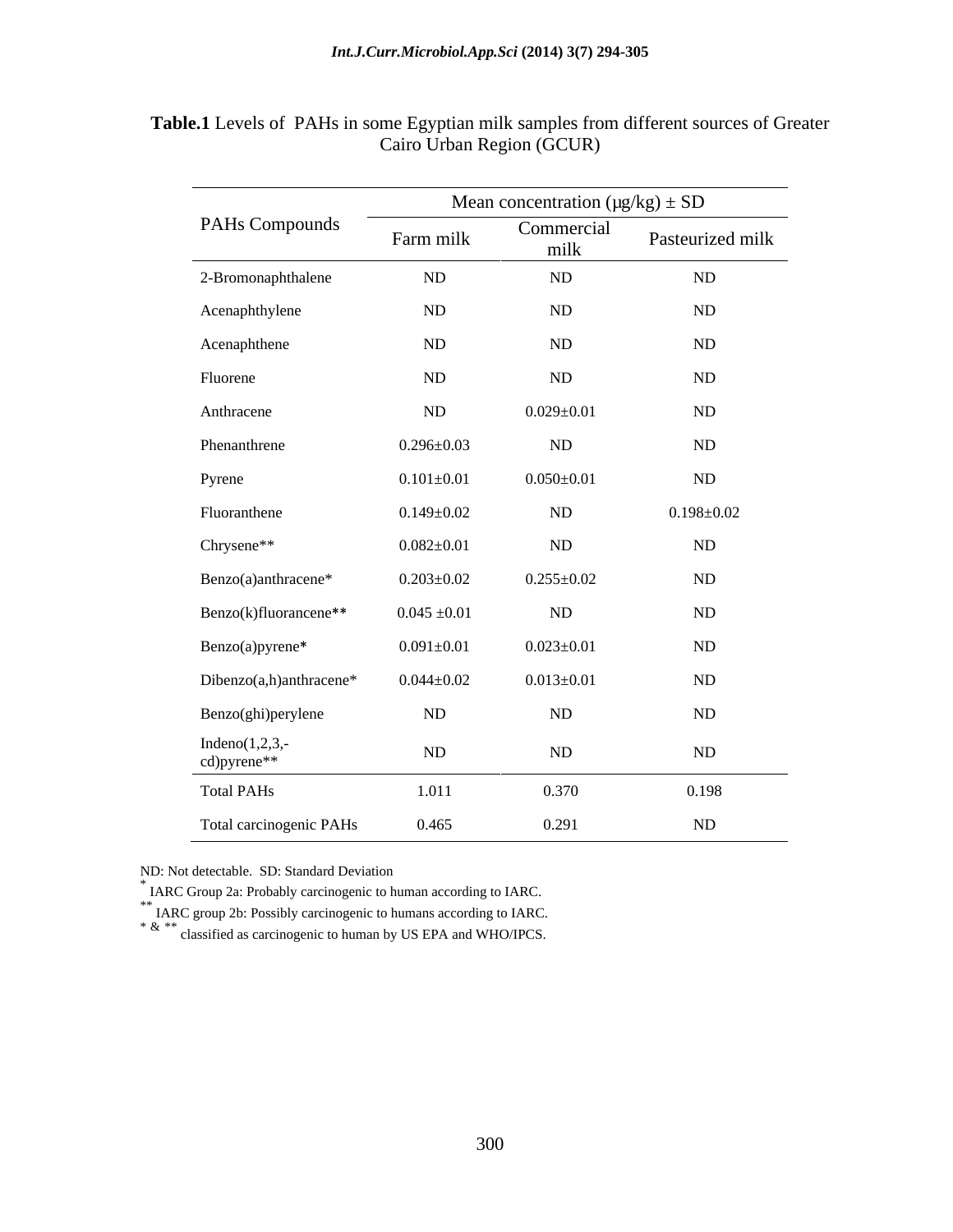| PAHs Compounds                | Mean concentration $(\mu g/kg) \pm SD$ |
|-------------------------------|----------------------------------------|
| 2-Bromonaphthalene            | ND                                     |
| Acenaphthylene                | ND                                     |
| Acenaphthene                  | ND                                     |
| Fluorene                      | $0.081 \pm 0.01$                       |
| Anthracene                    | $0.033 \pm 0.01$                       |
| Phenanthrene                  | $0.190 \pm 0.02$                       |
| Pyrene                        | $0.108 \pm 0.01$                       |
| Fluoranthene                  | $0.113 \pm 0.01$                       |
| Chrysene**                    | $0.774 \pm 0.06$                       |
| Benzo(a)anthracene*           | $0.586 \pm 0.06$                       |
| Benzo(k)fluorancene**         | $0.110\pm0.01$                         |
| Benzo(a)pyrene*               | $0.519 \pm 0.05$                       |
| Dibenzo(a,h)anthracene*       | $0.097 \pm 0.01$                       |
| Benzo(ghi)perylene            | ND                                     |
| Indeno $(1,2,3,-cd)$ pyrene** | ND                                     |
| <b>Total PAHs</b>             | 2.611                                  |
| Total carcinogenic PAHs       | 2.086                                  |

**Table.2** Levels of PAHs in some Egyptian raw meat samples collected from Greater Cairo Urban Region (GCUR)

ND: Not detectable. SD: Standard Deviation

\* IARC Group 2a: Probably carcinogenic to human according to IARC.

\*\* IARC group 2b: Possibly carcinogenic to humans according to IARC.

\* & \*\* classified as carcinogenic to human by US EPA and WHO/IPCS.



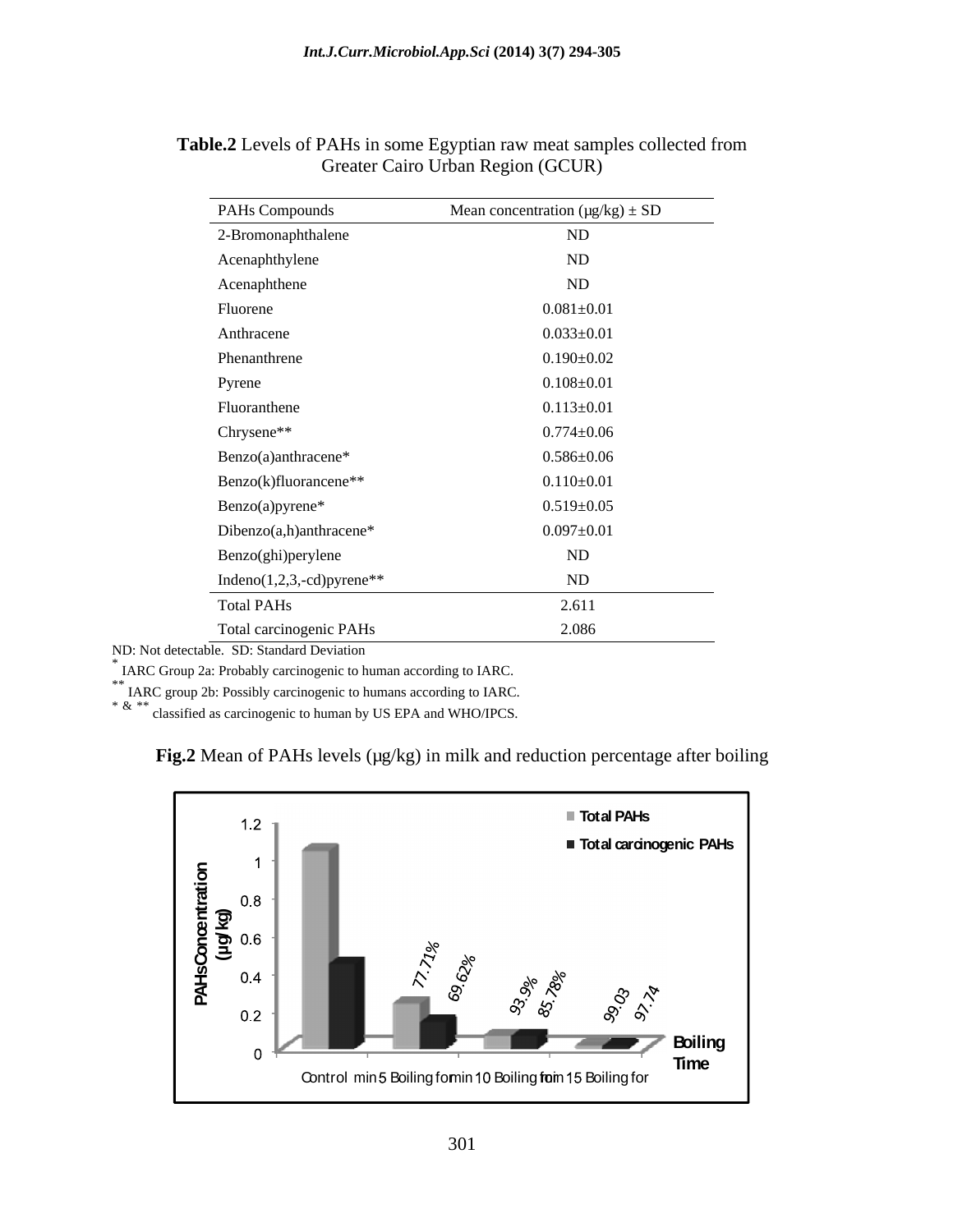|                                | Mean concentration (µg/kg) |                                 |                                 |                               |  |
|--------------------------------|----------------------------|---------------------------------|---------------------------------|-------------------------------|--|
| PAHs compounds                 | Control                    | Boiling for 5                   | Boiling for 10                  | Boiling for 15                |  |
|                                |                            | min                             | min                             | min                           |  |
| 2-Bromonaphthalene             | ND                         | ND                              | ND                              | ND                            |  |
| Acenaphthylene                 | ND                         | ND                              | ND                              | ND                            |  |
| Acenaphthene                   | ND                         | ND                              | ND                              | ND                            |  |
|                                |                            |                                 |                                 |                               |  |
| Fluorene                       | ND                         | ND                              | ND                              | ND                            |  |
| Anthracene                     | $0.063 \pm 0.02$           | ND                              | ND                              | ND                            |  |
|                                |                            | $(100\%)$ ***                   | $(100\%)$                       | $(100\%)$                     |  |
| Phenanthrene                   | $0.273 \pm 0.03$           | <b>ND</b><br>$(100\%)$          | ND<br>$(100\%)$                 | ND<br>$(100\%)$               |  |
| Pyrene                         | $0.109 \pm 0.02$           | ND                              | ND                              | ND                            |  |
|                                |                            | $(100\%)$                       | $(100\%)$<br>$N_{\rm D}$        | $\frac{(100\%)}{ND}$          |  |
| Fluoranthene                   | $0.144 \pm 0.02$           | $0.095 \pm 0.01$<br>(33.75%)    |                                 |                               |  |
| Chrysene**                     | $0.086 \pm 0.01$           | ND                              | $\frac{(100\%)}{ND}$            | $\frac{(100\%)}{ND}$          |  |
|                                |                            | $(100\%)$                       | $(100\%)$                       | $(100\%)$<br>$0.010 \pm 0.01$ |  |
| Benzo(a)anthracene*            | $0.196 \pm 0.02$           | $0.116 \pm 0.02$<br>$(40.82\%)$ | $0.063 \pm 0.01$<br>$(67.86\%)$ | $(94.90\%)$                   |  |
| Benzo(k)fluorancene**          | $0.038 \pm 0.01$           | $0.019 \pm 0.01$                | ND                              | ND                            |  |
|                                |                            | $(51.05\%)$                     | $(100\%)$                       | $\frac{(100\%)}{ND}$          |  |
| Benzo(a)pyrene*                | $0.082 \pm 0.01$           | ND<br>$(100\%)$                 | ND<br>$(100\%)$                 | $(100\%)$                     |  |
| Dibenzo(a,h)anthracene*        | $0.041 \pm 0.01$           | ND                              | ND                              | ND                            |  |
|                                |                            | $(100\%)$                       | $(100\%)$                       | $(100\%)$                     |  |
| Benzo(ghi)perylene             | ND                         | ND                              | ND                              | ND                            |  |
| Indeno $(1,2,3,-cd)$ pyrene ** | $\rm ND$                   | ND                              | ND                              | ND                            |  |
| <b>Total PAHs</b>              | 1.032                      | 0.230                           | 0.063                           | 0.010                         |  |
|                                |                            | (77.71%)                        | $(93.90\%)$                     | (99.03%)                      |  |
| Total carcinogenic PAHs        | 0.443                      | 0.135                           | 0.063                           | 0.010                         |  |
|                                |                            | $(69.62\%)$                     | $(85.78\%)$                     | $(97.74\%)$                   |  |

Table.3 Mean of PAHs levels (µg/kg) in milk and reduction percentage after boiling

ND: Not detectable. SD: Standard Deviation \*\*\*: Reduction percentage

<sup>\*</sup> IARC Group 2a: Probably carcinogenic to human according to IARC.  $*$  IARC group 2b: Possibly carcinogenic to humans according to IARC.  $*$  & \*\* classified as carcinogenic to human by US EPA and WHO/IPCS.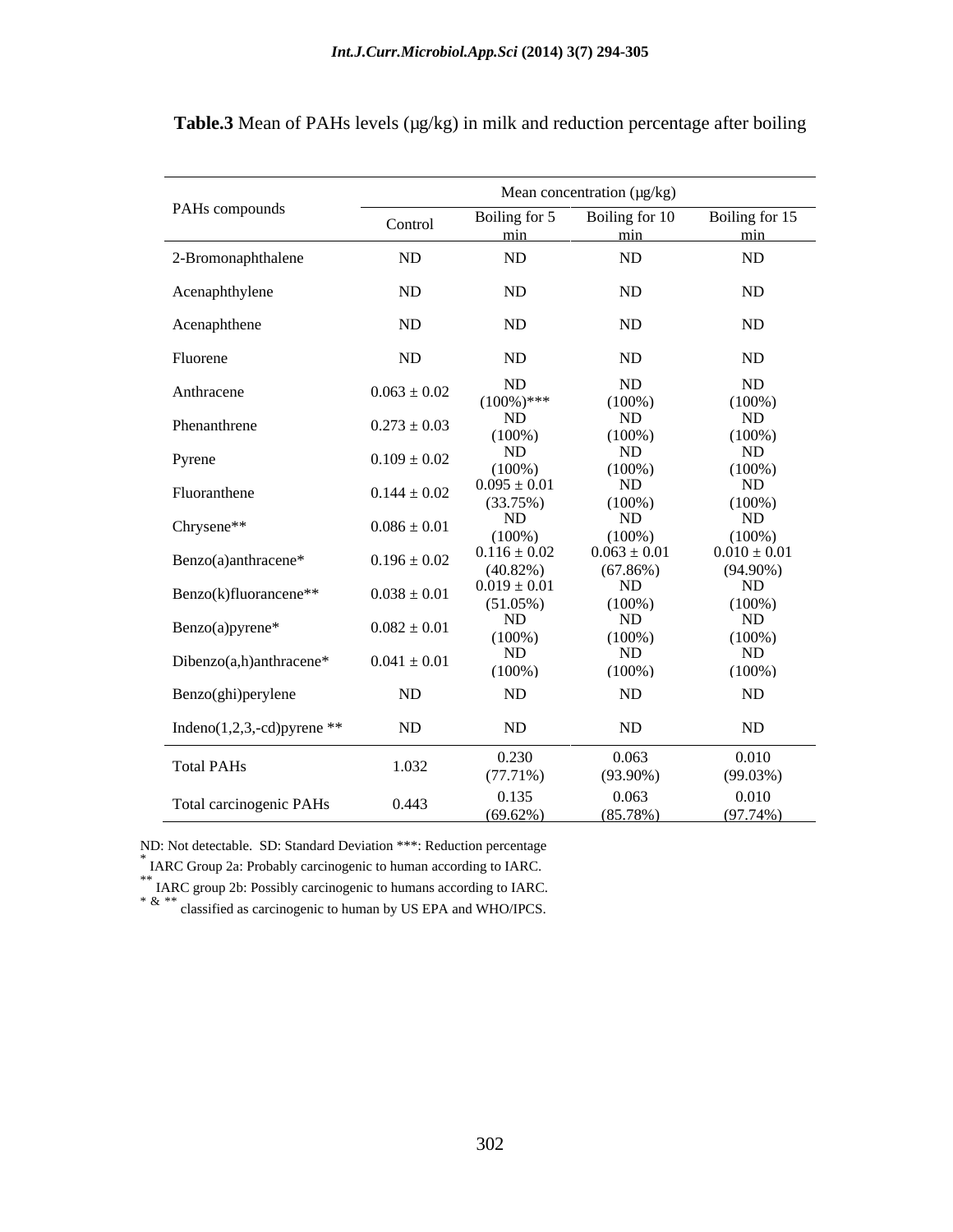|                                                | Mean concentration $(\mu g/kg) \pm SD$      |                                 |                                                                                                                                                                                                                                                                                                                                                                                                                                                                                                                                                        |                                          |                                        |                                                   |                                    |  |
|------------------------------------------------|---------------------------------------------|---------------------------------|--------------------------------------------------------------------------------------------------------------------------------------------------------------------------------------------------------------------------------------------------------------------------------------------------------------------------------------------------------------------------------------------------------------------------------------------------------------------------------------------------------------------------------------------------------|------------------------------------------|----------------------------------------|---------------------------------------------------|------------------------------------|--|
| PAHs compounds                                 | Raw                                         | Control                         | the contract of the contract of the<br>Boiling with food additives                                                                                                                                                                                                                                                                                                                                                                                                                                                                                     |                                          |                                        |                                                   |                                    |  |
|                                                | meat                                        |                                 | $\begin{array}{l} \begin{array}{c} \begin{array}{c} \begin{array}{c} \end{array} \\ \end{array} \end{array} \end{array} \end{array} \end{array} \begin{array}{l} \begin{array}{c} \begin{array}{c} \end{array} \\ \end{array} \end{array} \end{array} \begin{array}{c} \begin{array}{c} \begin{array}{c} \end{array} \\ \end{array} \end{array} \end{array} \begin{array}{c} \begin{array}{c} \begin{array}{c} \end{array} \\ \end{array} \end{array} \end{array} \begin{array}{c} \begin{array}{c} \begin{array}{c} \end{array} \\ \end{array} \end{$ |                                          |                                        |                                                   |                                    |  |
| 2-Bromonaphtha-lene                            | ND                                          | ND                              | ND                                                                                                                                                                                                                                                                                                                                                                                                                                                                                                                                                     | ND                                       | ND                                     | ND                                                | ND                                 |  |
| Acenaphthylene                                 | ND                                          | ND                              | ND                                                                                                                                                                                                                                                                                                                                                                                                                                                                                                                                                     | ND                                       | ND                                     | ND                                                | ND                                 |  |
| Acenaphthene                                   | ND                                          | ND                              | ND                                                                                                                                                                                                                                                                                                                                                                                                                                                                                                                                                     | ND                                       | ND                                     | ND                                                | ND                                 |  |
| Fluorene                                       | $0.072$ $\pm$<br>0.01                       | ND<br>$(100\%)$                 | ND<br>$(100\%)$                                                                                                                                                                                                                                                                                                                                                                                                                                                                                                                                        | ND<br>$(100\%)$ ***                      | ND<br>$(100\%)$                        | ND<br>$(100\%)$                                   | ND<br>$(100\%)$                    |  |
| Anthracene                                     | $0.052 \pm 0.01$                            | ND<br>$(100\%)$                 | ND<br>$(100\%)$                                                                                                                                                                                                                                                                                                                                                                                                                                                                                                                                        | $\rm ND$<br>$(100\%)$                    | ND<br>$(100\%)$                        | ND<br>$(100\%)$                                   | ND<br>$(100\%)$                    |  |
| Phenanthrene                                   | $0.337 \pm$<br>0.04                         | $0.086 \pm 0.01$<br>$(74.44\%)$ | $0.184 \pm$<br>$0.02\,$<br>(45.32%)                                                                                                                                                                                                                                                                                                                                                                                                                                                                                                                    | $0.247 \pm 0.03$<br>$(26.60\%)$          | $0.188 \pm$<br>0.02<br>(44.13%)        | $0.100 \pm$<br>0.01<br>(70.28%)                   | ND<br>$(100\%)$                    |  |
| Pyrene                                         | ND                                          | ND                              | ND                                                                                                                                                                                                                                                                                                                                                                                                                                                                                                                                                     | ND                                       | ND                                     | ND                                                | ND                                 |  |
| Fluoranthene                                   | ND                                          | ND                              | ND                                                                                                                                                                                                                                                                                                                                                                                                                                                                                                                                                     | ND                                       | ND                                     | ND                                                | ND                                 |  |
| Chrysene**                                     | $1.069 \pm$<br>0.09                         | $0.889 \pm 0.05$<br>(16.88%)    | $0.032 \pm$<br>$0.01\,$<br>$(97.01\%)$                                                                                                                                                                                                                                                                                                                                                                                                                                                                                                                 | $0.158 \pm 0.02$<br>(85.23%)             | $0.176 \pm$<br>$0.01\,$<br>$(83.54\%)$ | 0.307<br>0.03<br>(71.29%)                         | $0.227 =$<br>0.02<br>(78.78%)      |  |
| Benzo(a)anthracene*                            | $0.977 \pm$<br>0.07                         | $0.682 \pm 0.06$<br>(30.23%)    | ND<br>$(100\%)$                                                                                                                                                                                                                                                                                                                                                                                                                                                                                                                                        | ND<br>$(100\%)$                          | $0.041 =$<br>0.01<br>$(95.81\%)$       | ND<br>$(100\%)$                                   | ND<br>$(100\%)$                    |  |
| Benzo(k)fluorancene**                          | ND                                          | <b>ND</b>                       | ND                                                                                                                                                                                                                                                                                                                                                                                                                                                                                                                                                     | ND                                       | ND                                     | ND                                                | ND                                 |  |
| Benzo(a)pyrene*                                | $0.467 \pm$<br>0.05                         | $0.379 \pm 0.02$<br>(18.93%)    | $0.241 \pm$<br>$0.02\,$<br>(48.45%)                                                                                                                                                                                                                                                                                                                                                                                                                                                                                                                    | $0.588\pm0.06$<br>$(-25.78%)$            | $0.092 \pm$<br>0.01<br>$(80.32\%)$     | $0.176$ $\pm$<br>0.02<br>(62.35%)                 | $0.039 \pm$<br>0.01<br>$(91.66\%)$ |  |
| Dibenzo(a,h)anthracene*<br>Benzo(ghi) perylene | 0.091:<br>$\bigcap$ $\bigcap$ 1<br>$\rm ND$ | $0.584 \pm 0.05$<br>$\rm ND$    | ND<br>(1000)<br>ND                                                                                                                                                                                                                                                                                                                                                                                                                                                                                                                                     | $0.059 \pm 0.01$<br>195.5901<br>$\rm ND$ | ND<br>(1000)<br>$\rm ND$               | 0.159<br>0.02<br>ND                               | ND<br>(1000)<br>ND                 |  |
| Indeno $(1,2,3,$<br>cd)pyrene**                | ND                                          | $\rm ND$                        | $\rm ND$                                                                                                                                                                                                                                                                                                                                                                                                                                                                                                                                               | ND                                       | $\rm ND$                               | $\rm ND$                                          | ND                                 |  |
| <b>Total PAHs</b>                              | 3.065                                       | 2.620<br>(14.52%)               | 0.457<br>$(85.09\%)$                                                                                                                                                                                                                                                                                                                                                                                                                                                                                                                                   | 1.052<br>$(65.68\%)$                     | 0.497<br>(83.79%)                      | 0.742<br>$(75.80\%)$                              | 0.266<br>$(91.32\%)$               |  |
| Total carcinogenic PAHs                        | 2.604                                       | 2.534<br>$\sqrt{2}$             | 0.273<br>(00.581)                                                                                                                                                                                                                                                                                                                                                                                                                                                                                                                                      | 0.805<br>$\sim$ 000 $\sim$               | 0.309                                  | 0.642<br>$(0.0, 1.00)$ $(7.5, 0.50)$ $(0.0, 700)$ | 0.266                              |  |

### **Table.4** Mean of PAHs levels ( $\mu$ g/kg) in meat and reduction percentage after boiling

ND: Not detectable. SD: Standard Deviation \*\*\*:Reduction percentage \*<br>\* LABG Gazen 2: Prakakly assignment is because assessing to LABG

IARC Group 2a: Probably carcinogenic to human according to IARC.<br>  $*$  IARC group 2b: Possibly carcinogenic to humans according to IARC.<br>  $*$  &  $*$  classified as carcinogenic to human by US EPA and WHO/IPCS.

 $^{\rm 1}$  Boiling with salt, pepper and baharrat

 $2 \frac{\text{D} \text{sum}}{\text{B} \text{oiling with salt, pepper, baharrat and cumin}}$ 

 $3$  Boiling with salt, pepper, baharrat and rose marry

4 Boiling with salt, pepper, baharrat and onion

5 Boiling with salt, pepper, baharrat, cumin, rosemary and onion.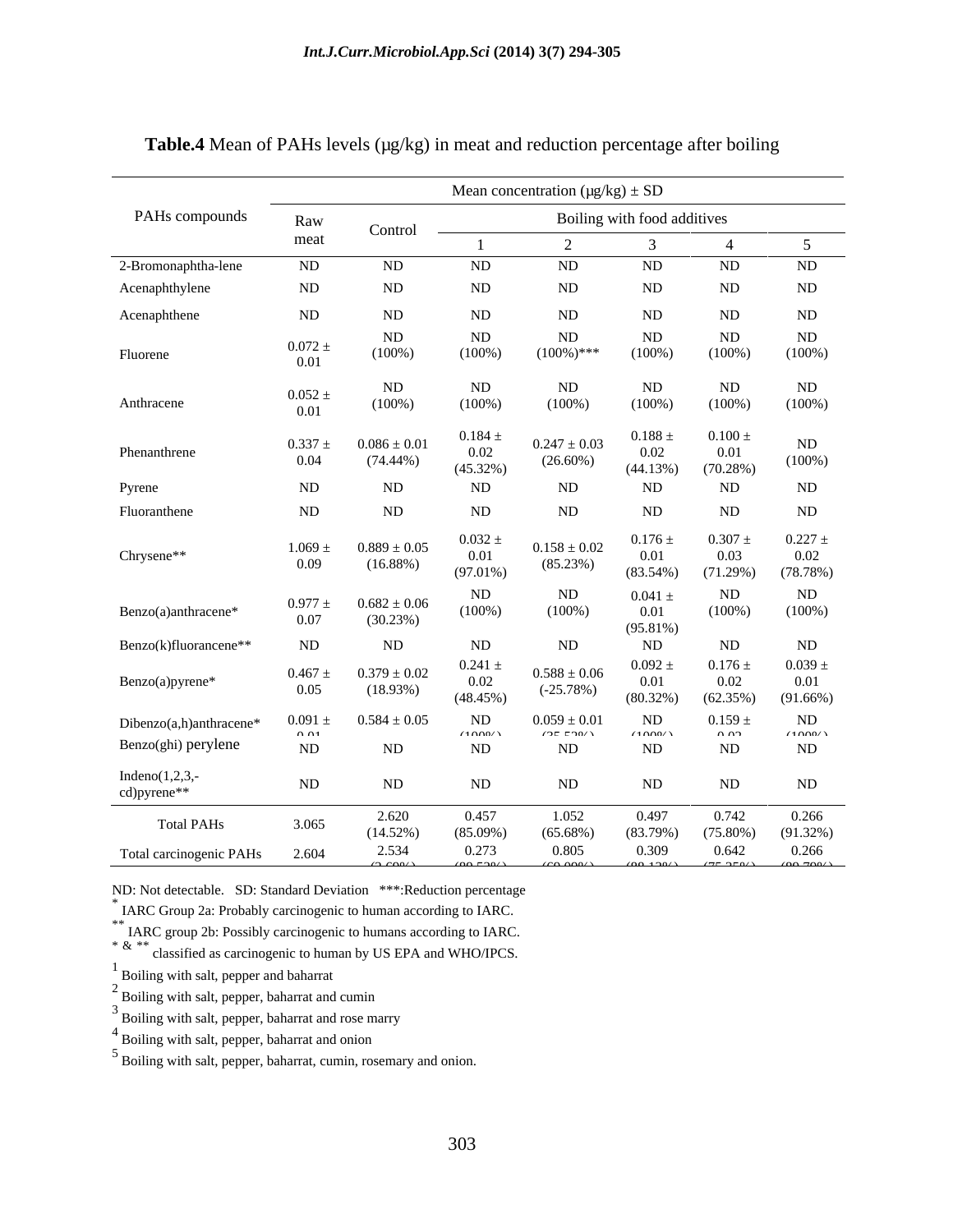## **References**

- Aguinaga, N.; Campillo, N.; Vinas, P. and compilation of physical,<br>Hernandez-Cordoba. M., 2007. spectroscopic and photophysical Hernandez-Cordoba, M., 2007. Determination of 16 polycyclic aromatic hydrocarbons in milk and related products using solid-phase chromatography-mass spectrometry,
- Armstrong, B.; Hutchinson, E.; Unwin, J. and Fletcher, T. 2004. Lung cancer risk after exposure to polycyclic
- Bulder, A. S.; Hoogenboom, L. A. P.; Kan, C. A.; Raamsdonk, L. W. D.; Traag, W. A. and Bouwneester, H. 2006. Initial risk assessment of (PAHs) in feed (materials). Project Wageningen, Netherlands.
- Chen, B. H.; Wang, C. Y. and Chiu, C. P.<br>1006 Evelyption of prologies of the determination of carcinogenic 1996. Evaluation of analysis of polycyclic aromatic hydrocarbons in chromatography. J. of agricul. and  $\frac{1}{2}$  in  $\frac{1}{2}$  chromatography. 2014. 2015.
- Chantara, S. and Sangchan, W. 2009. particle- bound polycyclic aromatic Mai, Thailand. J. Sci. Asia 35: 32
- Chung, S.Y.; Ramesh, R. Y.; Kim, J.S.;<br>
Chung, S.Y.; Ramesh, R. Y.; Kim, J.S.;<br>  $03/0027745$ . November 2003 Kwon, K.; Kim, M. C. and David, B. M. 2011. Effects of grilling and roasting on the levels of polycyclic aromatic hydrocarbons in beef and pork. J. of Food Chem. 129(4): 1420 1426. aromatic hydrocarbons in milk
- Dabestani, R. and Ivanov, I.N. 1999. A compilation of physical, spectroscopic and photophysical properties of PAHs. J. Photochem. Photobiol., 70: 10-34.
- microextraction coupled to gas cooking methods and some food Anal. Chim. Acta 596, 285–290. hydrocarbons (PAHs) formation in El-Badry, N. 2010. Effect of household additives on polycyclic aromatic chicken meat. J. of World Applied Sci. 9(9): 963-974.
- aromatic hydrocarbons: a review and Laurent, C.; Lafargue, P.E.; meta-analysis. Environ Health Hachimi, A. and Rychen, G. 2002. Prospect; 112: 970–978. Detection of polycyclic aromatic Grova, N.; Feidt, C.; Crepineau, C.; Laurent, C.; Lafargue, P.E.; hydrocarbon levels in milk collected near potential contamination sources. J. Agric. Food Chem., 50, 4640- 4642.
- polycyclic aromatic hydrocarbons Grova, N.; Laurent, C.; Feidt, C.; Rychen, G.; Laurent, F.; Lichtfouse, E. 2000.
- nr: 72.103.01. Risk assessment of Gas chromatography-mass spectrometry unregulated contaminants in animal study of polycyclic aromatic feed. RIKILT-Institute of food Safety. Bornsesteeg 45,6708PD study of polycyclic aromatic hydrocarbons in grass and milk from urban and rural farms. Eur. J. Mass Spectrom., 6: 457-460.
- meat products by liquid  $(PAH)$  in smoked meat products and Jira, W., 2004, A GC/MS method for the determination of carcinogenic polycyclic aromatic hydrocarbons (PAH) in smoked meat products and liquid smokes, Eur Food Res. Technol., 218:208–212.
- food chem., 44(8): 2244-2251.<br> **EXALCOREGIST:** France S. and Sangeben W. 2000. **Kan.** C. A.; Traag. W. A. and Sensitive analytical method for the non-<br>non-<br>Noorkomen van PAK's in voer, hydrocarbon: A case study in Chiang only only wan different melk en 48. studie in melkvee. Animal Sciense Kan, C. A.; Traag, W. A. Hoogenboom, L. A. B. 2003. Voorkomen van PAK's in voer, omgeving van dieren, melk en zuivelproductionalsmedeeen oriented Group Wageningen UR, Report Nr. 03/0027745, November 2003 (summary in English).
	- Kishikawa, N.; Wada, M.; Kuroda, N.; Akiyama, S. and Nakashima, K. 2003. Determination of polycyclic